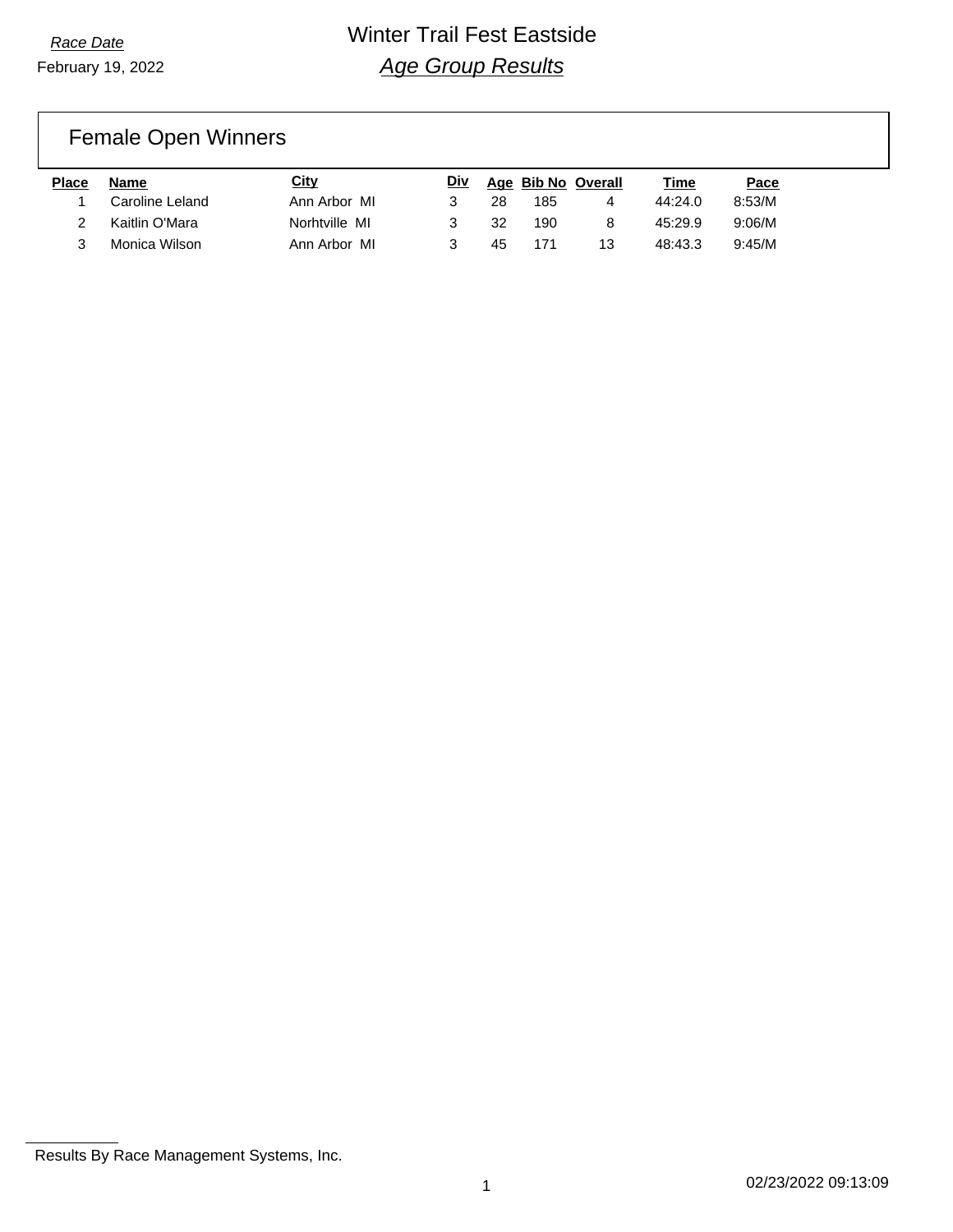### *Race Date* Winter Trail Fest Eastside *Age Group Results*

Female 14 and Under **Place Name City Div Age Bib No Overall Time Pace** \* Grace Kim West Bloomfield MI 3 14 110 28 54:12.9 10:51/M \* Stella Coe Farmington MI 3 14 177 35 57:15.9 11:27/M Female 20 to 24 **Place Name City Div Age Bib No Overall Time Pace** \* Alexandra Wyeth South Lyon MI 4 23 5022 42 58:44.3 11:45/M \* Gisselle Ramos Sterling Heights MI 3 24 219 84 1:15:33.9 15:07/M Female 25 to 29 **Place Name City Div Age Bib No Overall Time Pace** \* Megan Wilbur Brighton MI 3 27 194 65 1:05:34.9 13:07/M Female 30 to 34 **Place Name City Div Age Bib No Overall Time Pace** \* Jessica Martinelli Lake Orion MI 3 30 156 19 50:43.9 10:09/M \* Alexis Warner Lansing MI 3 30 206 60 1:05:15.2 13:03/M \* Whitley Wright Sterling Heights MI 3 31 201 63 1:05:31.4 13:06/M Katie Pawlik Howell MI 3 33 114 68 1:06:05.6 13:13/M Ellen Russell Walled Lake MI 3 30 215 101 1:37:15.2 19:27/M Female 35 to 39 **Place Name City Div Age Bib No Overall Time Pace** \* Tanya Arsenault Richmond MI 3 37 116 32 56:26.2 11:17/M \* Rachel Dohring Brownstown MI 3 38 247 37 58:02.5 11:37/M \* Laura Popplestone Troy MI 3 37 152 40 58:34.4 11:43/M Chelsea Campbell Brighton MI 3 35 198 44 1:00:37.0 12:07/M Jillian Rogge Pinckney MI 3 37 203 89 1:18:18.4 15:40/M Stefanie Rhodes Laingsburg MI 3 36 216 100 1:37:14.9 19:27/M Female 40 to 44 **Place Name City Div Age Bib No Overall Time Pace** \* Anne Cuneo Ann Arbor MI 3 42 113 17 49:26.8 9:53/M \* Kristy Gunderson Kalamazoo MI 3 44 150 21 51:52.4 10:22/M \* Jennifer O'Connor Oxford MI 3 40 115 46 1:02:22.1 12:28/M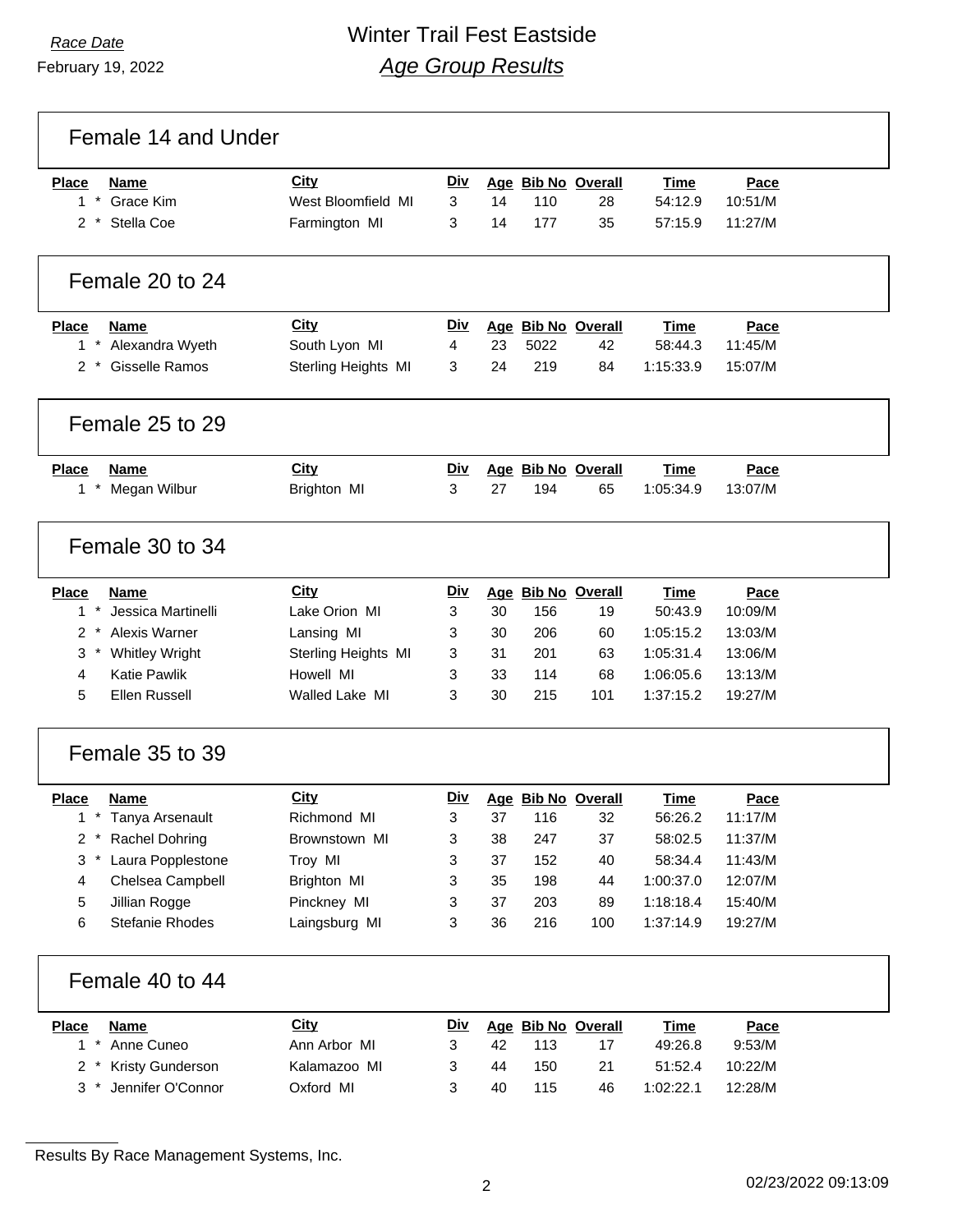February 19, 2022

Female 40 to 44

| Place | <b>Name</b>     | City                | Div |    |     | Age Bib No Overall | Time      | Pace    |
|-------|-----------------|---------------------|-----|----|-----|--------------------|-----------|---------|
| 4     | Davina Cross    | Lansing MI          | 3   | 41 | 211 | 58                 | 1:04:36.9 | 12:55/M |
| 5     | Cindy Rosenhack | Howell MI           | 3   | 44 | 210 | 62                 | 1:05:31.4 | 13:06/M |
| 6     | Justine Zachara | Ferndale MI         |     | 40 | 145 | 70                 | 1:06:24.2 | 13:17/M |
|       | Nancy Woosck    | Allen Park MI       | 3   | 40 | 181 | 80                 | 1:12:18.5 | 14:28/M |
|       | Kimberly Ng     | <b>Riverview MI</b> |     | 42 | 193 | 82                 | 1:12:45.2 | 14:33/M |
|       |                 |                     |     |    |     |                    |           |         |

#### Female 45 to 49

| Place |        | <b>Name</b>           | City                | Div |    | Age Bib No Overall |    | <b>Time</b> | Pace    |
|-------|--------|-----------------------|---------------------|-----|----|--------------------|----|-------------|---------|
|       |        | Jennifer Moberg       | Ann Arbor MI        | 3   | 49 | 225                | 25 | 52:52.9     | 10:35/M |
| $2^*$ |        | <b>Mandy Mitroff</b>  | Royal Oak MI        | 3   | 48 | 161                | 43 | 59:18.3     | 11:52/M |
| 3     | $\ast$ | Tanya Kidd            | Owosso MI           | 3   | 47 | 1313               | 81 | 1:12:34.9   | 14:31/M |
| 4     |        | <b>Amanda Petteys</b> | Williamston MI      | 3   | 45 | 172                | 83 | 1:15:27.8   | 15:06/M |
| 5     |        | Nikki Peddycord       | New Baltimore MI    | 3   | 48 | 160                | 86 | 1:16:48.5   | 15:22/M |
| 6     |        | Lara Flynn            | Dearborn Heights MI | 3   | 45 | 218                | 91 | 1:20:14.6   | 16:03/M |
|       |        | Kelly House-Seaman    | <b>Brighton MI</b>  | 3   | 49 | 166                | 98 | 1:30:00.6   | 18:00/M |

#### Female 50 to 54

| <b>Place</b> | Name                 | City             | <u>Div</u> |    | Age Bib No Overall |    | Time      | Pace    |
|--------------|----------------------|------------------|------------|----|--------------------|----|-----------|---------|
| $\star$      | <b>Beth Luttrell</b> | Southfield MI    | 3          | 52 | 112                | 39 | 58:34.2   | 11:43/M |
|              | 2 * Traci Cothran    | Grosse Pointe MI | 3          | 53 | 178                | 69 | 1:06:17.5 | 13:16/M |
|              | 3 * Jennifer Tews    | Ortonville MI    | 3          | 53 | 109                | 72 | 1:07:33.8 | 13:31/M |
|              | Lori Hall            | Lansing MI       | 3          | 51 | 159                | 87 | 1:17:33.0 | 15:31/M |
| 5            | <b>Kristine Day</b>  | South Lyon MI    | 3          | 50 | 187                | 88 | 1:17:38.1 | 15:32/M |
| 6            | Laura Burnham        | Brighton MI      | 3          | 54 | 182                | 99 | 1:33:46.3 | 18:45/M |

#### Female 55 to 59

| <b>Place</b> | Name                 | City        | Div |    | Age Bib No Overall |     | Time      | Pace    |
|--------------|----------------------|-------------|-----|----|--------------------|-----|-----------|---------|
| $\star$      | Erica Holman         | Haslett MI  | 3   | 57 | 213                | 52  | 1:03:55.3 | 12:47/M |
|              | Eileen Davidson      | Dexter MI   | 3   | 55 | 107                | 66  | 1:05:47.4 | 13:09/M |
| $3^*$        | Linda Wood           | Canton MI   | 3   | 55 | 157                | 90  | 1:18:40.7 | 15:44/M |
| 4            | <b>Brenda Seeger</b> | Lansing MI  | 3   | 59 | 173                | 95  | 1:24:53.6 | 16:59/M |
| 5            | Lori Schultz         | Howell MI   | 3   | 56 | 108                | 102 | 2:11:37.1 | 26:19/M |
| 6            | Chris Lawrence       | Brighton MI | 3   | 55 | 153                | 104 | 2:11:41.9 | 26:20/M |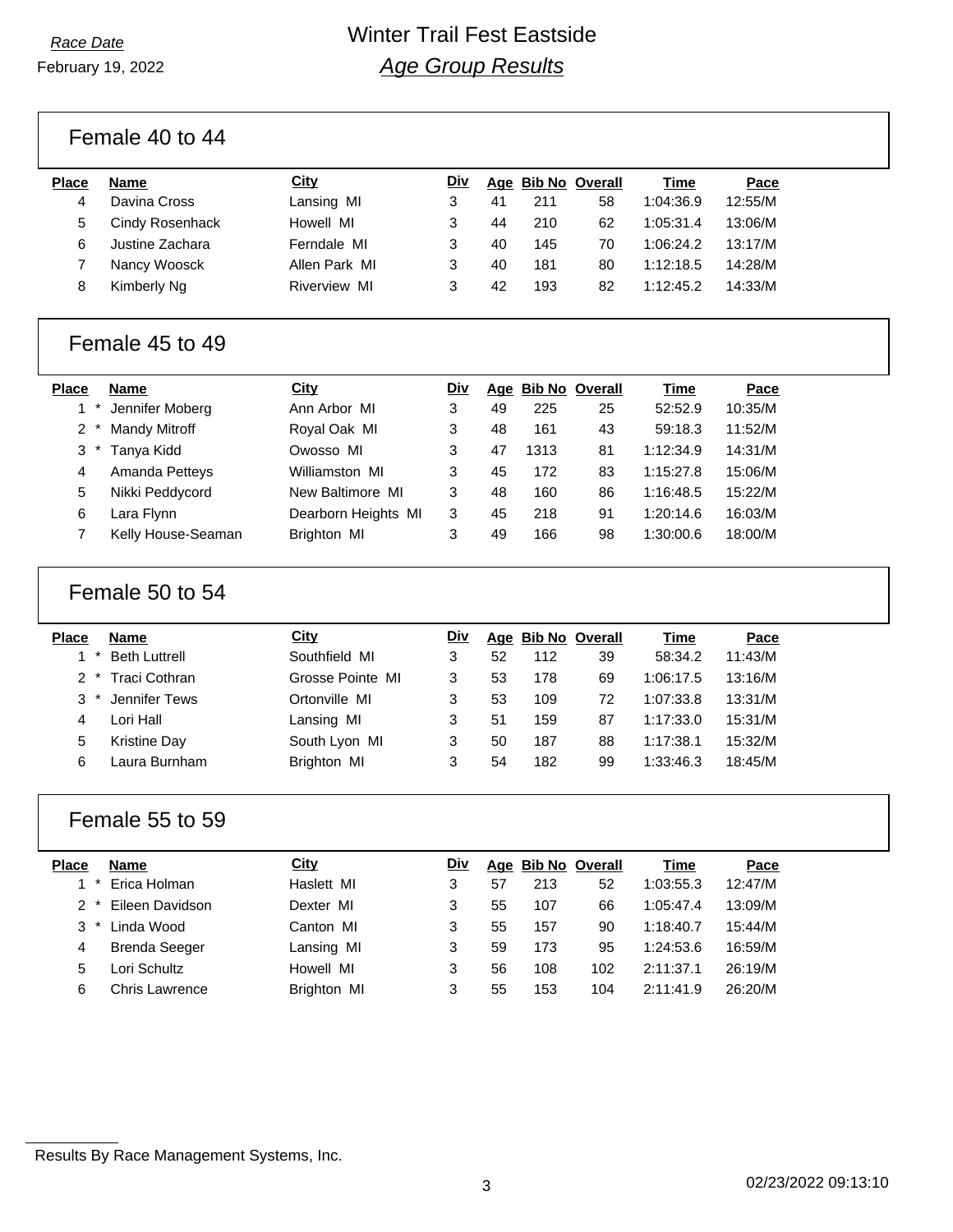## *Race Date* Winter Trail Fest Eastside *Age Group Results*

Female 60 to 64

| Place | Name               | City          | <b>Div</b> |     | Age Bib No Overall | Time      | Pace    |
|-------|--------------------|---------------|------------|-----|--------------------|-----------|---------|
|       | 1 * Charlene Odom  | New Hudson MI |            | 64. | 189                | 1:08:14.0 | 13:39/M |
|       | 2 * Maryanne Lloyd | New Hudson MI |            | 60  | 195                | 1:11:04.8 | 14:13/M |

Results By Race Management Systems, Inc.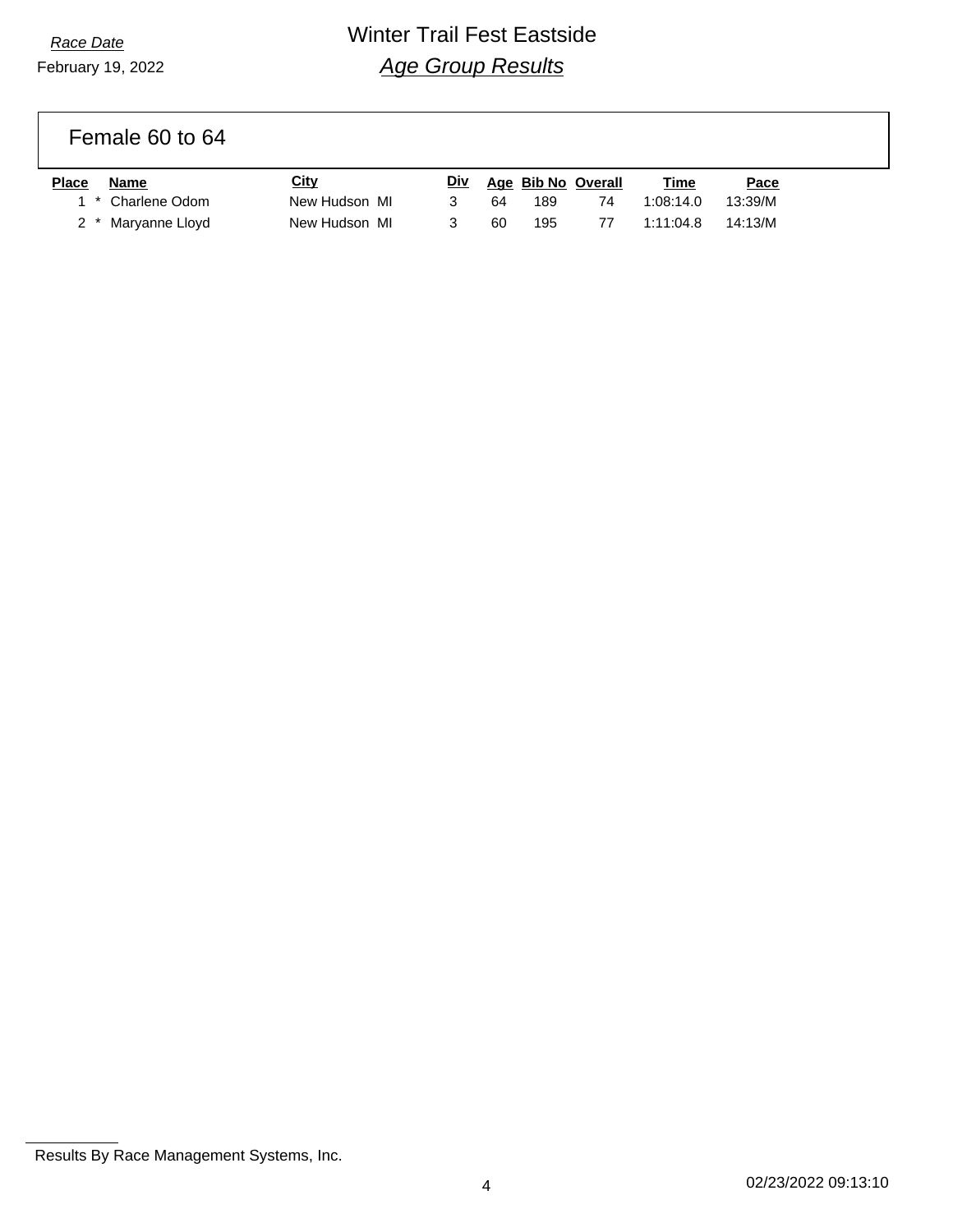# Male Open Winners

| <b>Place</b> | Name             | <u>City</u>  | <b>Div</b> |    | Age Bib No Overall | Time    | Pace   |
|--------------|------------------|--------------|------------|----|--------------------|---------|--------|
|              | Ethan Harvey     | Mason MI     |            | 13 | 208                | 41:58.9 | 8:24/M |
|              | James Rutherford | Milford MI   |            | 41 | 169                | 43:09.3 | 8:38/M |
|              | Gary Jasionowicz | Rochester MI |            | 45 | 154                | 43:09.8 | 8:38/M |

Results By Race Management Systems, Inc.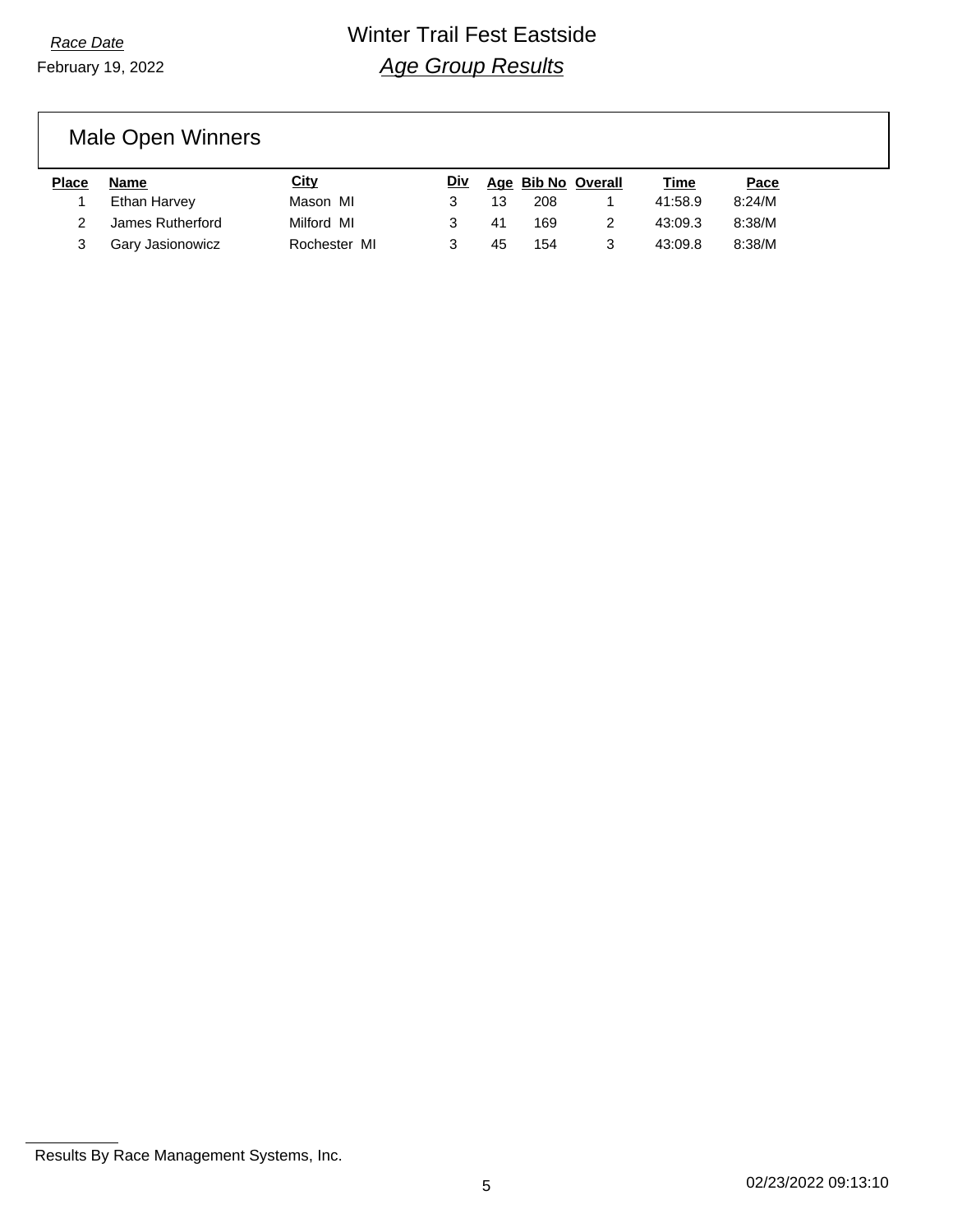# *Race Date* Winter Trail Fest Eastside *Age Group Results*

|               | Male 14 and Under                   |                      |                 |    |      |                          |                 |                |  |
|---------------|-------------------------------------|----------------------|-----------------|----|------|--------------------------|-----------------|----------------|--|
| <b>Place</b>  | <b>Name</b>                         | City                 | <u>Div</u>      |    |      | Age Bib No Overall       | <b>Time</b>     | Pace           |  |
| $1 *$         | <b>Benicio Wilson</b>               | Ann Arbor MI         | 3               | 13 | 170  | 38                       | 58:06.3         | 11:37/M        |  |
| $2^*$         | Theodore Sloan                      | Brighton MI          | 3               | 10 | 176  | 48                       | 1:02:49.3       | 12:34/M        |  |
|               | Male 15 to 19                       |                      |                 |    |      |                          |                 |                |  |
| <b>Place</b>  | <b>Name</b><br>1 * Porter Gunderson | City<br>Kalamazoo MI | <u>Div</u><br>3 | 17 | 250  | Age Bib No Overall<br>18 | Time<br>49:28.3 | Pace<br>9:54/M |  |
|               | Male 20 to 24                       |                      |                 |    |      |                          |                 |                |  |
| <b>Place</b>  | <b>Name</b>                         | City                 | <b>Div</b>      |    |      | Age Bib No Overall       | <b>Time</b>     | Pace           |  |
| $1 *$         | <b>Matthew Conner</b>               | Troy MI              | 3               | 24 | 140  | 23                       | 51:58.6         | 10:24/M        |  |
| $2 *$         | John Larson                         | Ann Arbor MI         | 4               | 24 | 5021 | 41                       | 58:43.3         | 11:45/M        |  |
| 3<br>$^\star$ | Joey Colon                          | Howell MI            | 3               | 22 | 209  | 56                       | 1:04:19.6       | 12:52/M        |  |
| 4             | Parker Jensen                       | Ferndale MI          | 3               | 24 | 220  | 85                       | 1:15:35.1       | 15:07/M        |  |
|               | Male 25 to 29                       |                      |                 |    |      |                          |                 |                |  |
| <b>Place</b>  | Name                                | <b>City</b>          | Div             |    |      | Age Bib No Overall       | <b>Time</b>     | Pace           |  |
| $1 *$         | Evan Schmitz                        | Oxford MI            | 3               | 26 | 221  | 26                       | 53:28.5         | 10:42/M        |  |
| $2^*$         | Derek George                        | Brighton MI          | 3               | 27 | 196  | 53                       | 1:03:59.2       | 12:48/M        |  |
|               | Male 30 to 34                       |                      |                 |    |      |                          |                 |                |  |
| <b>Place</b>  | <b>Name</b>                         | <b>City</b>          | <b>Div</b>      |    |      | Age Bib No Overall       | Time            | Pace           |  |
| $1 *$         | Tom Vonck                           | Milwaukee WI         | 3               | 32 | 184  | 5                        | 45:03.7         | 9:01/M         |  |
| 2             | Kevin Bradacs                       | Clarkston MI         | 3               | 32 | 162  | 6                        | 45:17.0         | 9:03/M         |  |
| $^\star$<br>3 | Daniel Licata                       | Dearborn MI          | 3               | 31 | 186  | 22                       | 51:56.0         | 10:23/M        |  |
|               | Male 35 to 39                       |                      |                 |    |      |                          |                 |                |  |
| <b>Place</b>  | <b>Name</b>                         | City                 | <u>Div</u>      |    |      | Age Bib No Overall       | <b>Time</b>     | Pace           |  |
| $1 *$         | Jason Rutherford                    | Troy MI              | 3               | 38 | 168  | 9                        | 47:18.1         | 9:28/M         |  |
| $2^*$         | Aaron Smith                         | Pinckney MI          | 4               | 37 | 204  | 11                       | 47:42.4         | 9:32/M         |  |
| $3 *$         | Douglas Counts                      | Sterling Heights MI  | 3               | 37 | 148  | 24                       | 52:23.1         | 10:29/M        |  |
| 4             | Wes Kania                           | Waterford MI         | 3               | 39 | 183  | 27                       | 53:53.5         | 10:47/M        |  |
| 5             | Craig Arsenault                     | Richmond MI          | 3               | 38 | 117  | 30                       | 55:11.0         | 11:02/M        |  |
| 6             | Chris Burlingame                    | Williamston MI       | 3               | 39 | 144  | 54                       | 1:04:04.8       | 12:49/M        |  |
| 7             | Andres Quijano                      | Grand Blanc MI       | 3               | 38 | 188  | 67                       | 1:05:52.8       | 13:11/M        |  |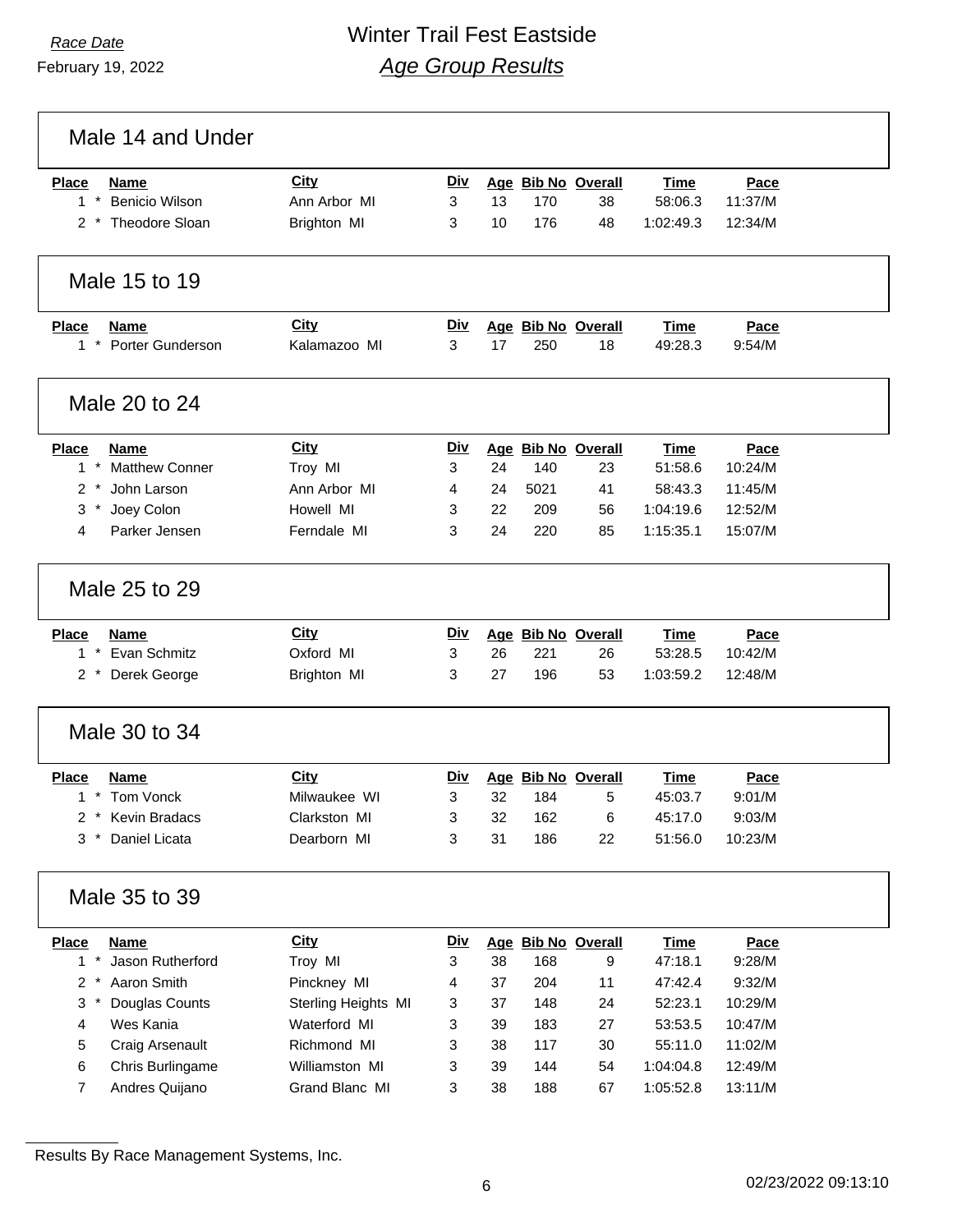### *Race Date* Winter Trail Fest Eastside *Age Group Results*

Male 35 to 39

| <b>Place</b>  | Name                 | <b>City</b> | <b>Div</b> |            |      | Age Bib No Overall    | <b>Time</b> | Pace    |
|---------------|----------------------|-------------|------------|------------|------|-----------------------|-------------|---------|
| 8             | <b>Andrew Orians</b> | Okemos MI   | 3          | 38         | 197  | 76                    | 1:09:05.7   | 13:49/M |
|               | Male 40 to 44        |             |            |            |      |                       |             |         |
| <b>Place</b>  | <b>Name</b>          | City        | <u>Div</u> | <u>Age</u> |      | <b>Bib No Overall</b> | <b>Time</b> | Pace    |
| 1             | James McClearen      | Brighton MI | 4          | 42         | 5018 | 31                    | 55:35.2     | 11:07/M |
| $\mathcal{P}$ | Michael Brennan      | Brighton MI | 3          | 43         | 143  | 34                    | 56:58.7     | 11:24/M |
| 3             | Daniel Schlicker     | Howell MI   | 3          | 40         | 212  | 57                    | 1:04:35.1   | 12:55/M |
|               | Male 45 to 49        |             |            |            |      |                       |             |         |
| <b>Place</b>  | Name                 | City        | Div        |            |      | Age Bib No Overall    | Time        | Pace    |
|               | Kyle Andree          | Owosso MI   | 3          | 47         | 102  | 15                    | 48:51.0     | 9:46/M  |

|       | 1 F Kyle Andree             | UWOSSO MII    |   | 47 | 10Z | 15 | 48.51.0   | 9:46/M  |
|-------|-----------------------------|---------------|---|----|-----|----|-----------|---------|
| $2^*$ | Johnny Monroe               | Detroit MI    | 3 | 49 | 179 | 29 | 54:31.6   | 10:54/M |
| $3*$  | lan Simons                  | Clarkston MI  | 3 | 46 | 101 | 36 | 57:38.3   | 11:32/M |
| 4     | Scot Sloan                  | Brighton MI   | 3 | 46 | 175 | 47 | 1:02:49.0 | 12:34/M |
| 5     | <b>Greg Pietraszkiewicz</b> | Highland MI   | 3 | 48 | 105 | 50 | 1:03:43.0 | 12:45/M |
| 6     | <b>Kenneth Phillips</b>     | Rochester MI  | 3 | 48 | 180 | 55 | 1:04:13.8 | 12:51/M |
|       | Nathan Menke                | Northville MI | 3 | 46 | 207 | 59 | 1:04:53.4 | 12:59/M |
| 8     | Luis Anguiano               | Scranton PA   | 3 | 45 | 217 | 92 | 1:20:15.3 | 16:03/M |
|       |                             |               |   |    |     |    |           |         |

#### Male 50 to 54

| Place         | <b>Name</b>         | City                | Div |    | Age Bib No Overall |     | Time      | Pace    |
|---------------|---------------------|---------------------|-----|----|--------------------|-----|-----------|---------|
|               | Doug Williams       | Warren MI           | 3   | 52 | 155                | 10  | 47:29.7   | 9:30/M  |
| $\mathcal{P}$ | Dan Dickhudt        | Dearborn Heights MI | 3   | 52 | 202                | 14  | 48:48.8   | 9:46/M  |
| 3             | Neal Hayenga        | Lansing MI          | 3   | 52 | 248                | 16  | 48:54.3   | 9:47/M  |
| 4             | <b>Bradley Maze</b> | Ann Arbor MI        | 3   | 50 | 191                | 20  | 51:00.2   | 10:12/M |
| 5             | Darin Horton        | Waterford MI        | 3   | 53 | 164                | 45  | 1:01:38.8 | 12:20/M |
| 6             | Mike Turala         | Chesterfield MI     | 3   | 52 | 146                | 61  | 1:05:23.2 | 13:05/M |
| 7             | Todd E Holguist     | Oak Park MI         | 3   | 53 | 136                | 75  | 1:08:48.1 | 13:46/M |
| 8             | Joseph Watson       | Milford MI          | 3   | 53 | 103                | 79  | 1:11:19.8 | 14:16/M |
| 9             | Gary Lutwen         | Irvine CA           | 3   | 52 | 165                | 93  | 1:20:16.0 | 16:03/M |
| 10            | Kenneth Vanblaricum | Brighton MI         | 3   | 54 | 111                | 103 | 2:11:39.2 | 26:20/M |
|               |                     |                     |     |    |                    |     |           |         |

| Male 55 to 59 |  |  |  |
|---------------|--|--|--|
|---------------|--|--|--|

| Place | Name                  | <u>City</u>         | <u>Div</u> |    | Age Bib No Overall |    | Time    | <b>Pace</b> |
|-------|-----------------------|---------------------|------------|----|--------------------|----|---------|-------------|
|       | 1 * Kevin Kistulenetz | Berkley MI          |            | 56 | 163                |    | 45:20.1 | 9:04/M      |
|       | 2 * Paul Randel       | Farmington Hills MI |            | 56 | 192                | 12 | 48:17.0 | 9:39/M      |